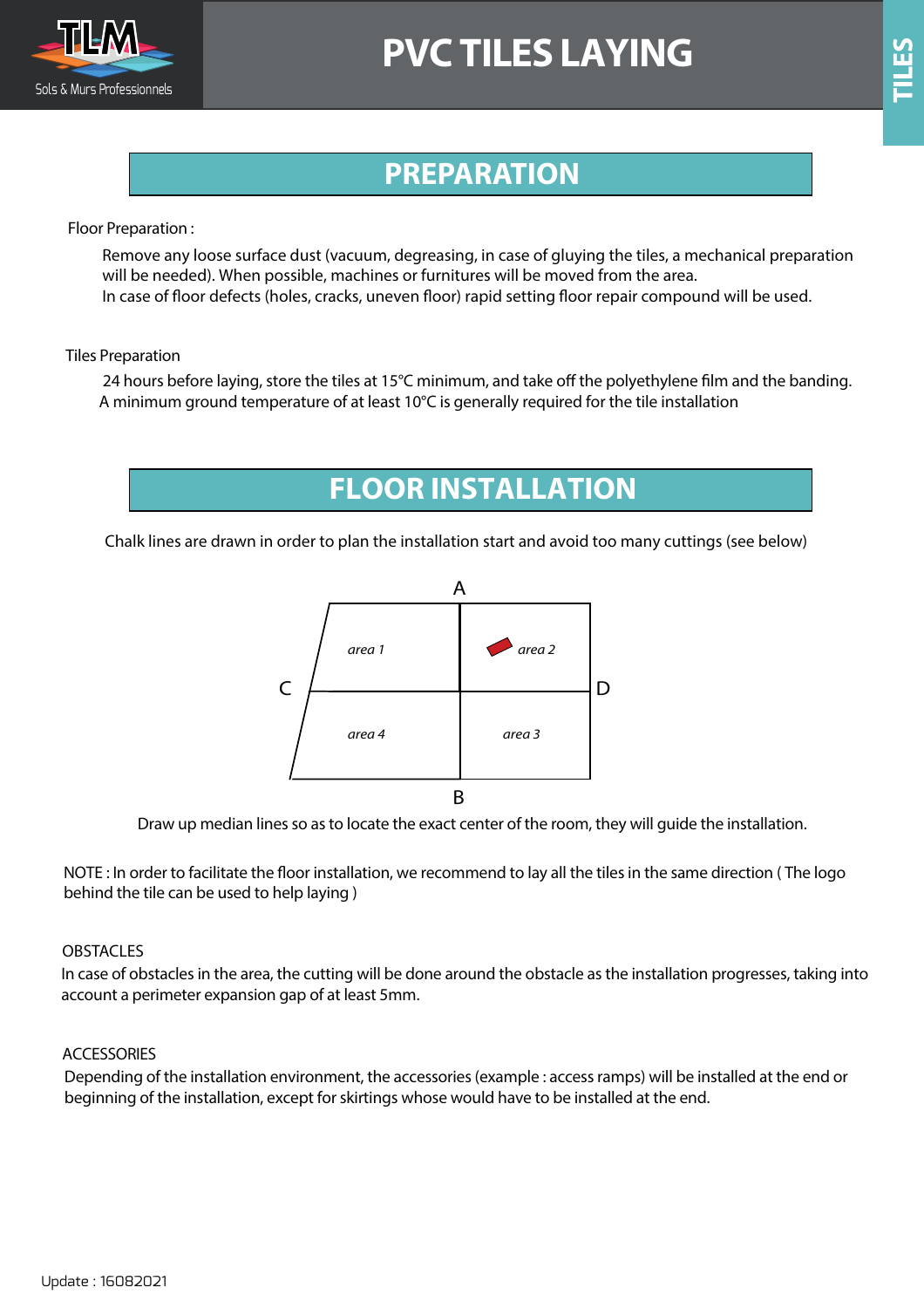

# **example PVC TILES LAYING**

**TILES**

#### This guide illustrate a way of laying within all the floor installation possible and cannot be taken as an official **recommendation from the TLM company.**

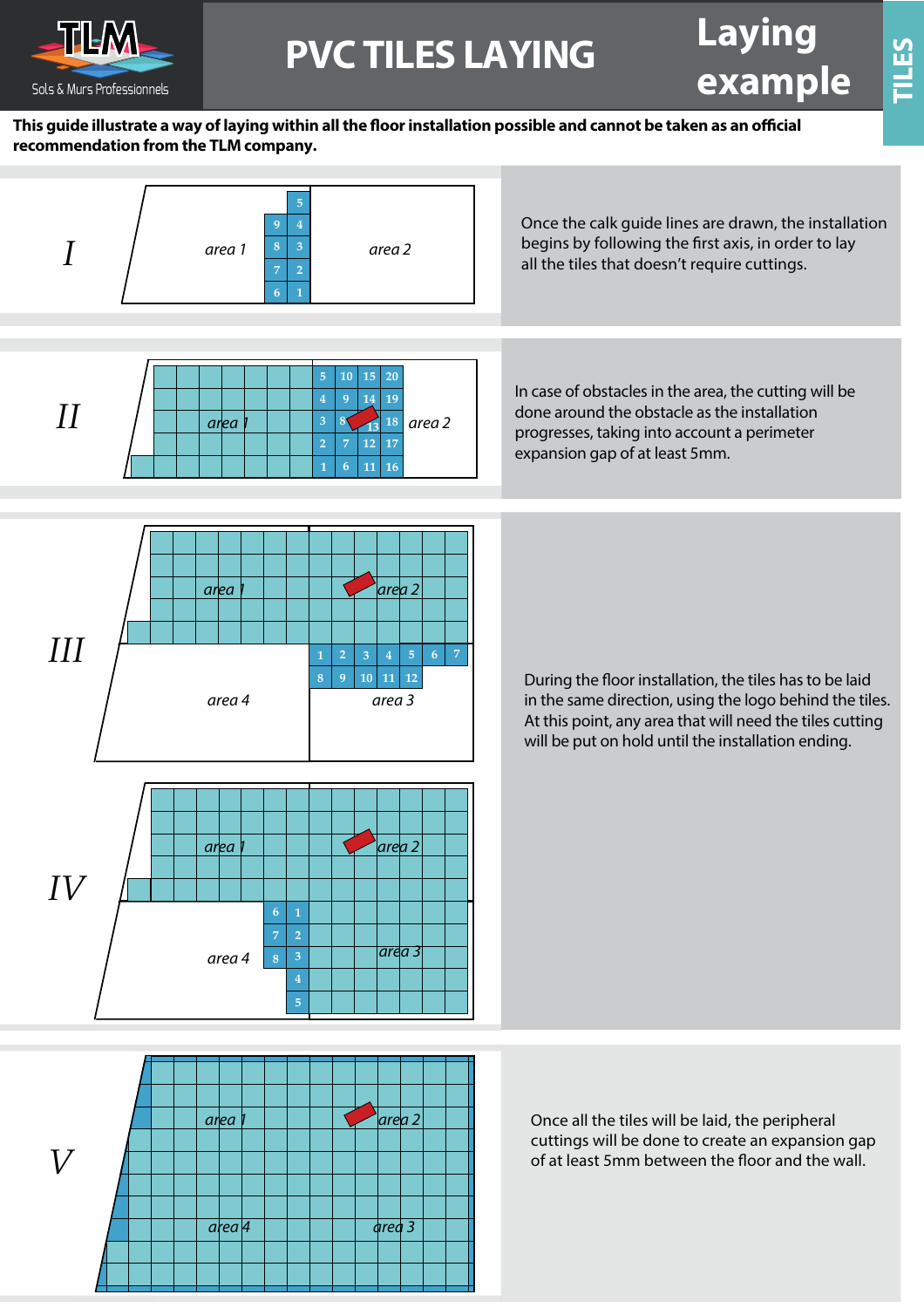

### **TLM PVC TILES BONDED INSTALLATION**

The weight of the laid tiles with the interlocking system allows a loose lay installation. However, some mechanical (heavy plant traffic) or climatic conditions (hot temperature, sun exposure) will require a complete or partial gluing.

Two possible methods : two-component glue or double sided adhesive tape.

### **FLOOR PREPARATION**

Two component glue :

A mechanical floor preparation will be needed, depending of the support (ex : sanding, shot blasting)

Double sided adhesive tape

In order to perfectly stick the adhesive tape, the floor must be leveled and smooth. Before the bond laying, the floor must absolutely be cleaned from dust and vacuumed.

Bonding instructions :



Example n°1 3 adhesive strips must be stuck on each tile width 3 adhesive strips must be stuck on each tile width If there is any rotating or skidding traffic,<br>On the whole area If the adhesive will be crossed as the exam



the adhesive will be crossed as the example n° 2

Example n°2 : This laying method can be added to the example n°1



RECYCLED PVC



In order to maintain the PVC tiles layed area and avoid any tiles dislocking, the whole floor installation must absolutely be divded in 500m² maximum for the Blank PVC and 200m² for the recycled PVC, done by a 1m width bonding (2 Tiles)